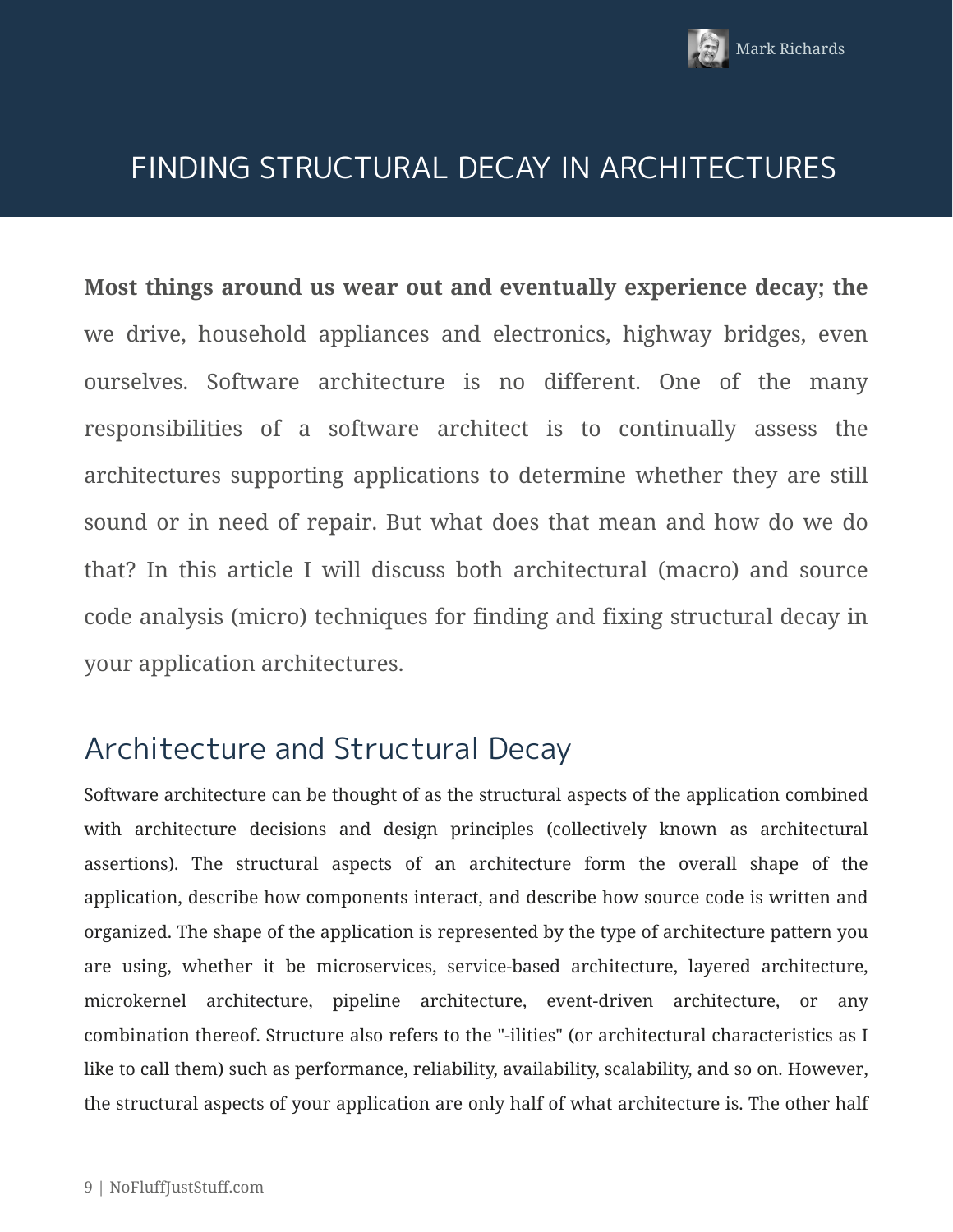include those architectural assertions you make such as "*only the business and services layer of the architecture can communicate with the persistence layer*" and "*leverage asynchronous messaging between service calls whenever possible to increase performance*". Analyzing your architecture and finding structural decay can tell you whether you are using the right architecture pattern and whether your application is healthy and can realize the architectural characteristics is was meant to address.

### Macro Detection

The first step in finding structural decay in your architecture is to look at the macro view - in other words, the architecture itself. Analyzing the macro view can tell you a lot about how your application will perform, scale, and meet users needs and whether it is experiencing structural decay. Macro detection focuses more on the interaction and size of the components of the architecture rather than detailed source code metrics (we'll look at those in the next section under "Micro Detection"). For Java and C# a component is usually realized through package structures. For example, the package myapp.business.services.refmanager refers to the component *Reference Manager* in the subdomain *Services* of the business layer of the architecture. The source code written under this particular package structure would implement the *Reference Manager* component. Because of the fined-grained nature of services in a microservices architecture, a component and a microservice are generally the same thing.

There are three general structural decay indicators that you can look for, regardless of the type of architecture pattern you are using. The first of these is static coupling. There are two types of static coupling you need to be concerned about - afferent coupling and efferent coupling. Afferent coupling refers to the number of components or services that communicate with you (fan-in), whereas efferent coupling refers to the number of components you communicate with (fan-out). It is easy to remember: "a" comes before "e" - **a**fferent comes before, **e**fferent comes after. The level of afferent and efferent static coupling directly impacts modularity, maintainability, testability, availability, deployment, reliability, scalability, and the evolutionary aspects of your application. The more static coupling you have, the more these architecture characteristics are impacted. High levels of afferent and efferent coupling can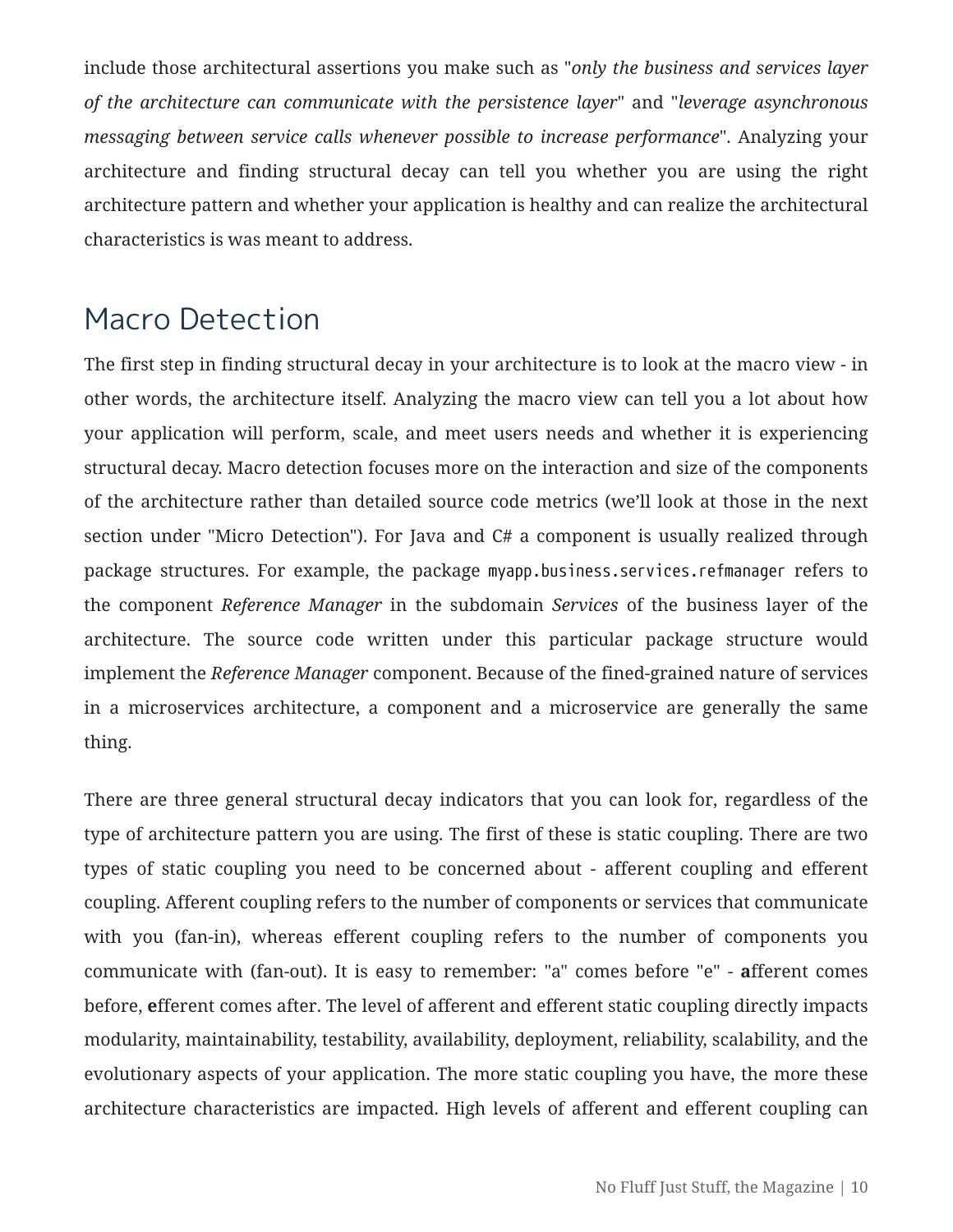generally be resolved through splitting up components into smaller ones, therefore reducing the overall level of coupling in your system. Always remember it is better to have more components that are loosely coupled than fewer components that are more tightly coupled.

A second general type of structural decay is temporal coupling. Temporal coupling refers to components that are bound to some sort of non-static timing dependency, such as transactions or the order in which they need to be invoked. Temporal coupling is very difficult to find, and usually requires source code or repository forensics to detect. To illustrate temporal coupling, consider 5 components named C1, C2, C3, C4, and C5 respectively. The following analysis shows the components that changed for each feature and bug fix:

Feature 1: C1, C3, C4 Feature 2: C1, C2, C3 Feature 3: C4, C5 Bug Fix 1: C1, C3 Feature 4: C3, C5 Bug Fix 2: C4 Feature 5: C1, C2, C3

Notice that in all cases, every time component C1 changes, C3 also changes, even though component C4 changed as well for feature 1. This is a good indication that components C1 and C3 are temporally coupled. A word of caution through; don't jump to conclusions right away wait for several iterations before making a judgement. While temporal coupling impacts some of the same characteristics as static coupling, specifically it is reliability and maintainability that are impacted the most.

A third general form of structural decay is component size. In almost all cases larger components are more difficult to test, more difficult to maintain, and directly impact modularity, availability, deployment, overall reliability, and scalability. You can determine component size by looking at the number of classes within the component (e.g., package) and also the total number of lines of code within the classes implementing that component. As you might guess, component size is directly related to component coupling; the larger the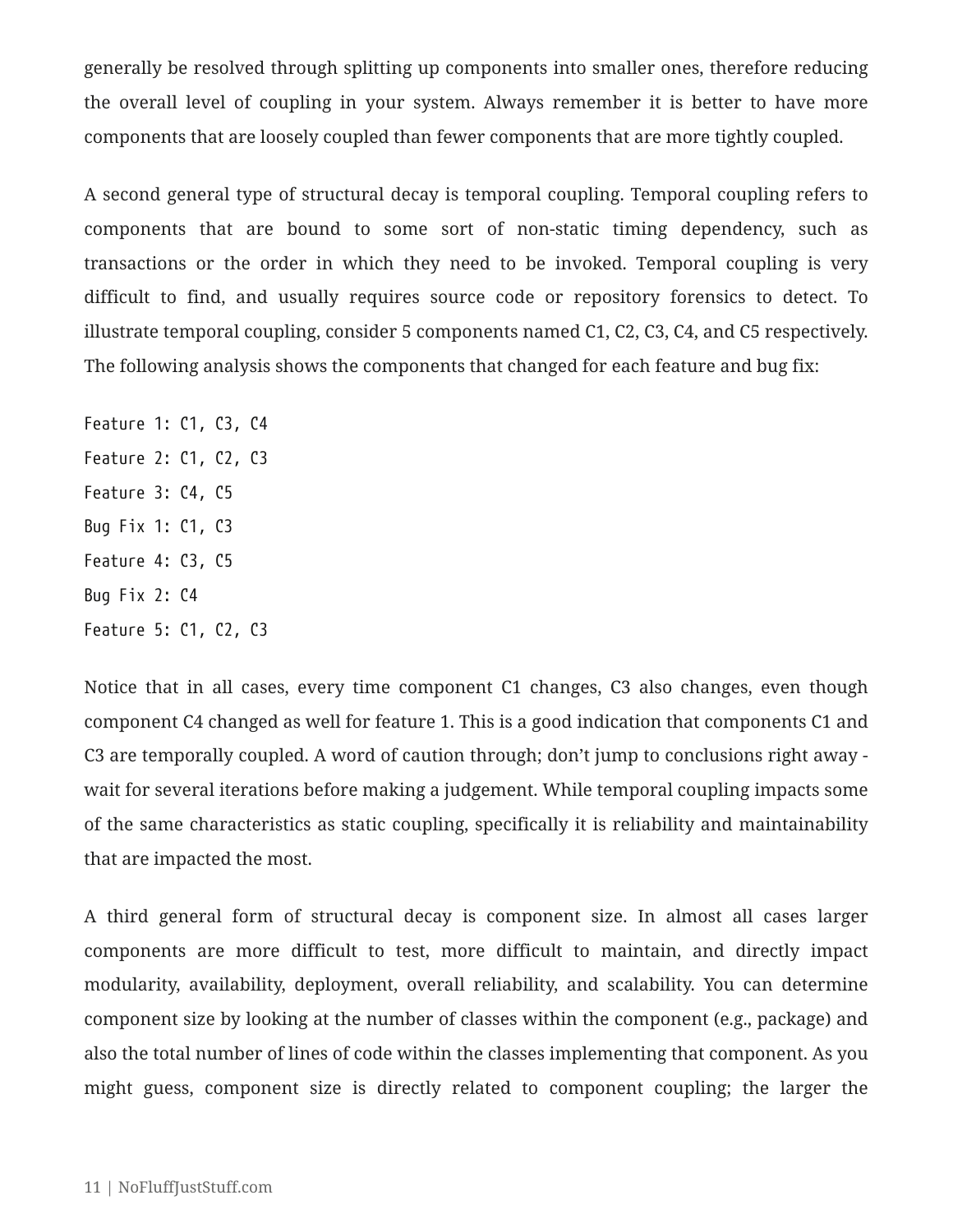component, the more likely the component has a higher degree of afferent, efferent, and temporal coupling.

Aside from the general structural decay indicators, there are also pattern-specific decay indicators you should look out for. Interestingly enough, microservices has the most patternspecific structural decay indicators. The first one you'll want to watch out for is too many shared libraries (e.g., JAR files and DLL's) shared between microservices. Microservices achieves its high levels of agility, availability, testability, and deployability through the notion of a strong bounded context. The more libraries you share between services, the more coupled they are, thus breaking down that all-too-important bounded context. By the same token, too much inter-service communication also creates dependencies that break down the microservices architecture.

Another thing to keep track of in a microservices architecture are aggregation requests. Aggregation requests are those business requests that require the coordination of multiple microservices to fulfill the particular request (e.g., get all customer information). While you will likely have many aggregation requests (and hence many aggregation services), you should pay special attention to how many you have and in particular if they start increasing in number. If the number of aggregation services starts increasing to a high rate, chances are you have the wrong architecture pattern and should think about more of a service-based approach. Finally, you'll also want to keep an eye out for database sharing. Reporting services and eventual consistency patterns are the biggest culprit here. With microservices, always determine what is breaking that bounded context "share-nothing" notion and analyze the trends.

For the microkernel architecture (sometimes referred to as the plug-in architecture pattern) you'll want to keep an eye out for dependencies between plug-in components. Plug-in components within the microkernel architecture are meant to be standalone, independent components. Imagine how brittle your application would become if you unplug one component from your core system and everything else breaks. Another form of structural decay in a microkernel architecture is volatility and high complexity in the core system. One of the goals of a microkernel architecture is to minimize changes in the core system and move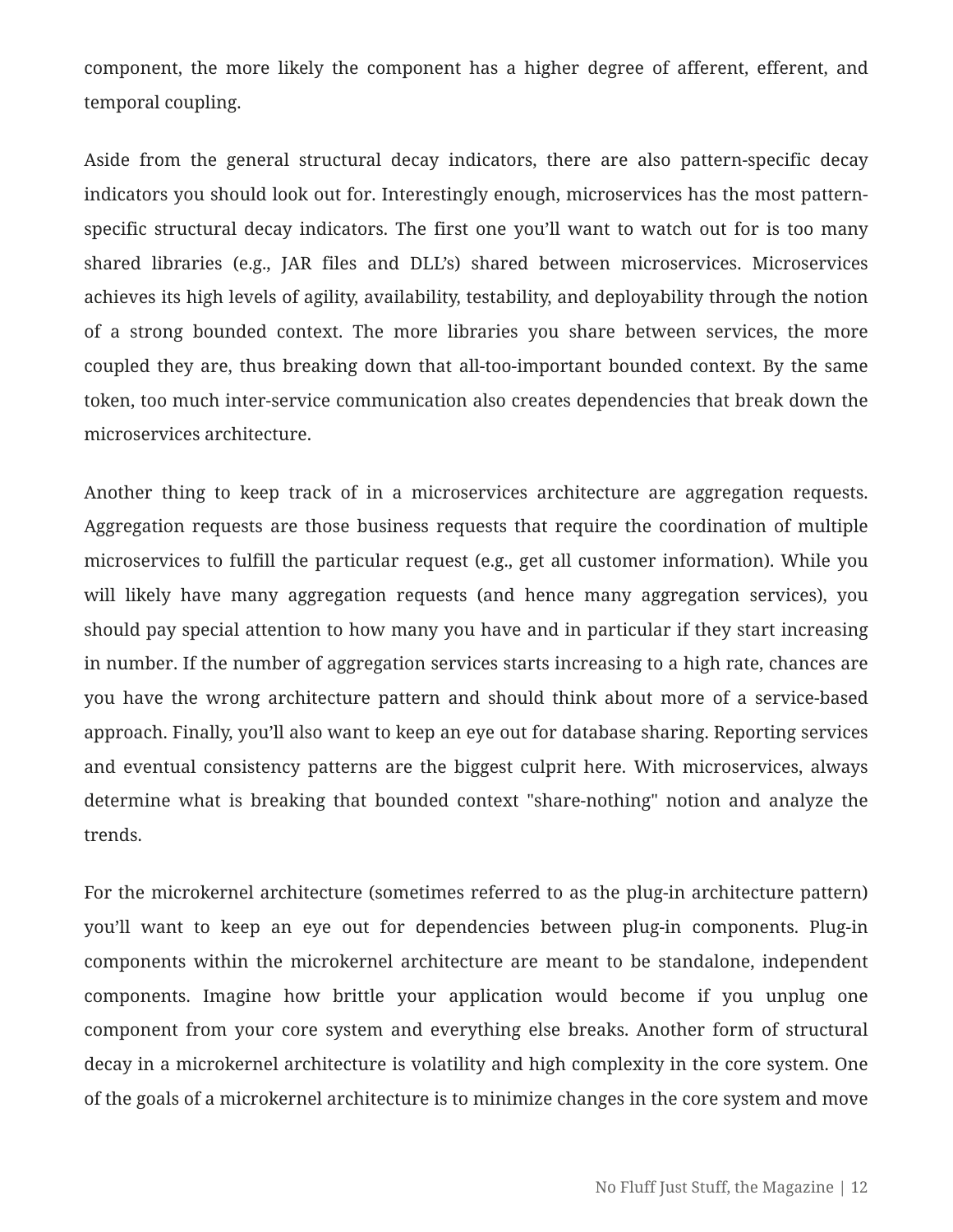volatility to smaller, easily tested plug-in modules. High rates of change and complexity in the core system means that you are likely not leveraging the power of the microkernel architecture and therefore are not likely to experience the key benefits of this architecture style (e.g., agility, testability, maintainability, deployability).

With the layered architecture (sometimes called the n-tiered architecture) you will want to look for things like static cross-domain dependencies and shared infrastructure coupling. Static cross-domain dependencies refers to components that are either statically or temporally coupled between layers of the architecture or between major sub-domains of a particular layer (like customer and order domains). Keep in mind that it is likely you will always have some level of coupling between sub-domains or layers of the architecture. For example, business delegate components in the presentation layer typically call business components in the business layer and so on. However, what you are specifically looking for here are high levels of coupling, particularly from lower levels up. The higher the level of cross-domain coupling you have, the harder it is to maintain, test, and deploy your application.

Shared infrastructure coupling occurs frequently with the layered architecture and refers to the high degree of coupling between business components and infrastructure components such as a persistence manager, security manager, reference manager, configuration manager, and so on. One way of addressing shared infrastructure coupling is to distribute these components across domains. For example, rather than having a central persistence manager that every component talks to you can create domain-specific persistence managers. Using this technique, you might therefore have a persistence manager for your customer domain, another one for your order domain, another for your shipping domain, and so on. This helps control change and reduce overall coupling in your monolithic layered architectures.

#### Micro Detection

Another effective way you can determine structural decay in your architecture is by analyzing the underlying source code. While there are dozens of code metrics you can gather that tell you a lot about the health of your source code, these are the ones I usually focus on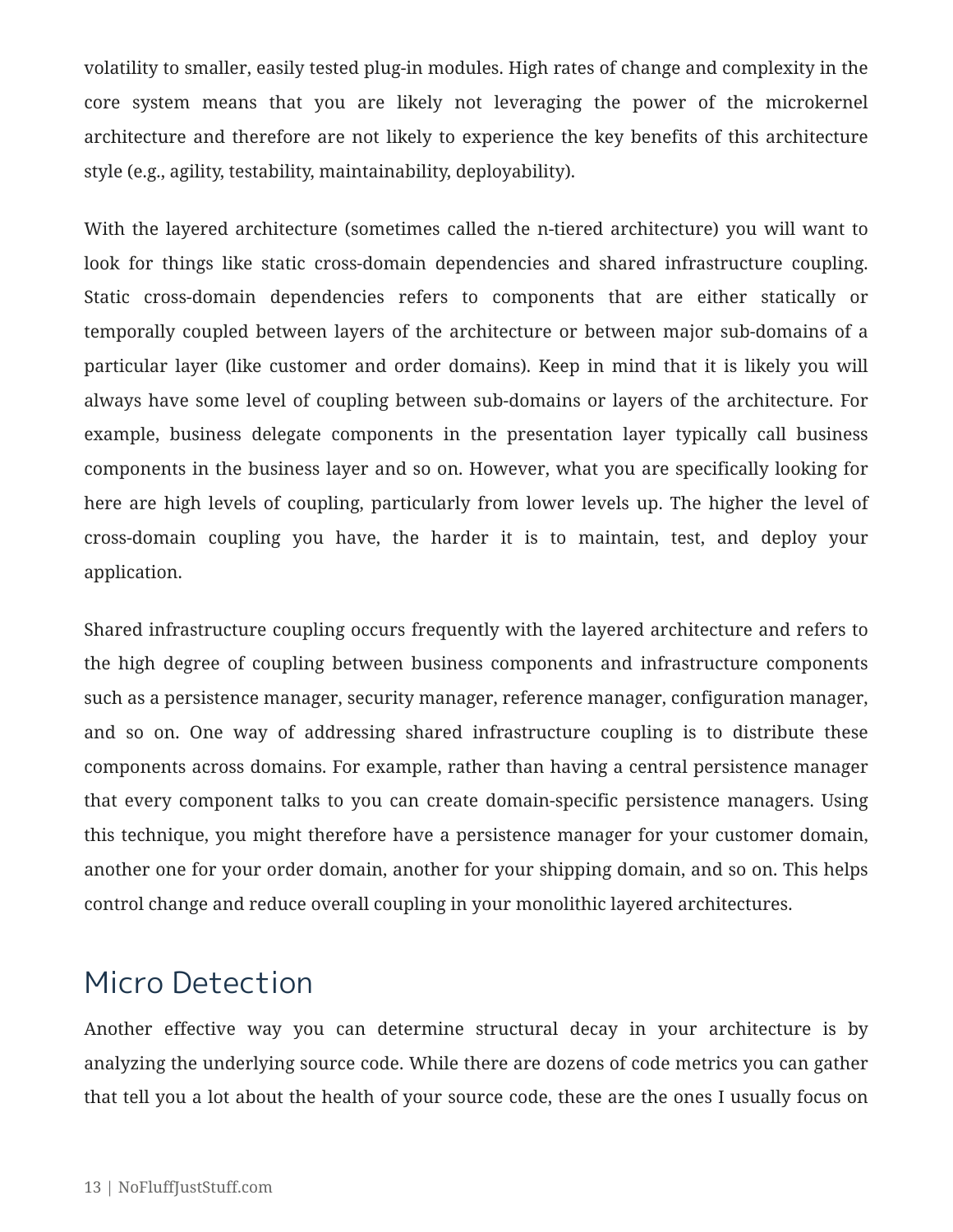for detecting structural decay:

- Number of classes per package
- Number of lines of code per package
- Percent comments
- Average depth
- Average complexity
- Depth of inheritance (DIT)
- Efferent coupling count (CE)
- Afferent coupling count (CA)

As I mentioned earlier in the article, as an architect you should focus on the component level (e.g., package level), not each individual class within those packages. Classes within a given component (or package) will always have a certain level of coupling and contain metrics outliers. However, structurally what really matters are the relationships between the components and the size of the components themselves.

As with all code metrics, it is vitally important not to focus too much on the actual numbers, but rather the trends of the metrics. For example, if you have an inventory manager component that contains 7 classes with a total of 4200 lines of code, is that too big? Looking at trends will help answer that question, as well as looking at the relative size as compared to other components. If you find that the component grows significantly after each iteration, then you can take action to split the component.

The *number of classes per package* and the *number of lines of code per package* are good metrics for determining the overall size of the component. Usually, developers will already start to see this growth and start creating sub-packages under the primary package structure.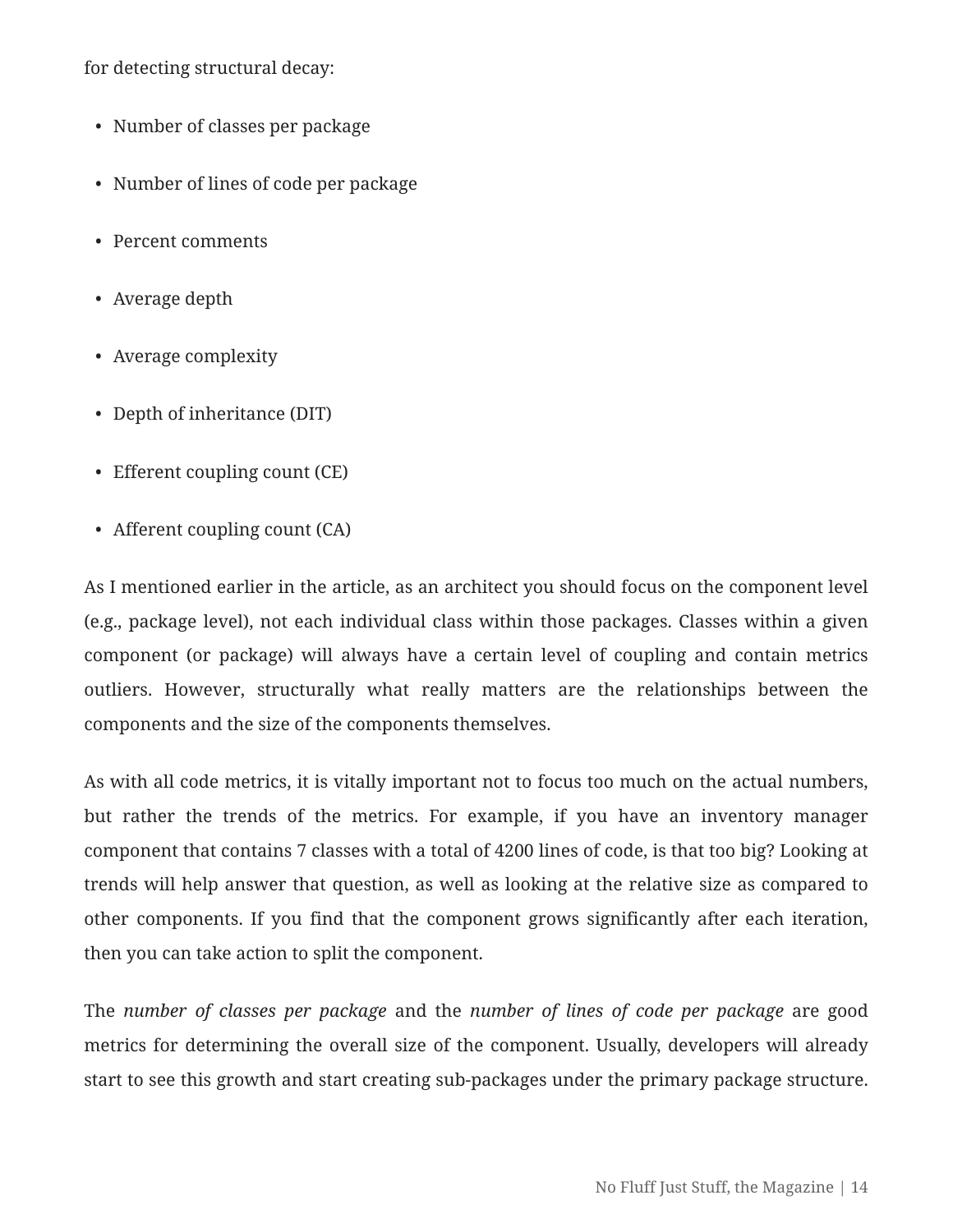Sub-packages are a great indicator that the component is too big and should be split up. However, creating sub-packages is not the right solution for the problem of component size. Instead, refactor the component into multiple packages in the same hierarchy. For example, consider a component called *Order Placement* in a package called business.orderplacement containing 15 classes with 18,000 lines of code. Due to the number of classes, the development team decides to create a sub-package called business.orderplacement.inventorymanagement as part of the order placement process and places 5 classes in that package structure. The disadvantage of this approach is that you start to lose sight of what the *Order Placement* component really is, and it becomes hard to control the level of coupling and separation of concerns in the *Order Placement* component. A better architectural solution is to split the *Order Placement* component into two components; *Order Placement* and *Inventory Manager*. Now you can control the relationship between these two components and other components accessing these components in the architecture.

The *percent comments* metric is always an interesting one to analyze. While the industry accepted range is between 8% and 20%, some architects insist on comments approaching the 30% to 50% range (yikes). I use this metric to tell me how complex and well-structured the code is. In my opinion a "learnable architecture" is one that has self-documenting and clear code. A high percentage of comments is an indication that the code is overly complex or not readable. Method names like process() and execute() are examples of unreadable code that would require comments to describe what the method does. I usually strive for a range of 2% to 8% comments in my code bases. Code reviews are the best way to whittle down this percentage. If I can't read your code, then it likely needs to change so that it is readable. Remember this - the code always tells the truth, whereas comments sometimes lie (due to not updating comments when code is updated).

*Average depth* and *average complexity* are great metrics that help determine the level of maintainability, testability, and overall reliability in your architecture. I prefer the Steve McConnell complexity metric from his book *Code Complete* over the traditional cyclomatic complexity metric. The Steve McConnell complexity metric is calculated as 1 + the number of paths through a function or method. Values between 2 and 8 are considered normal range.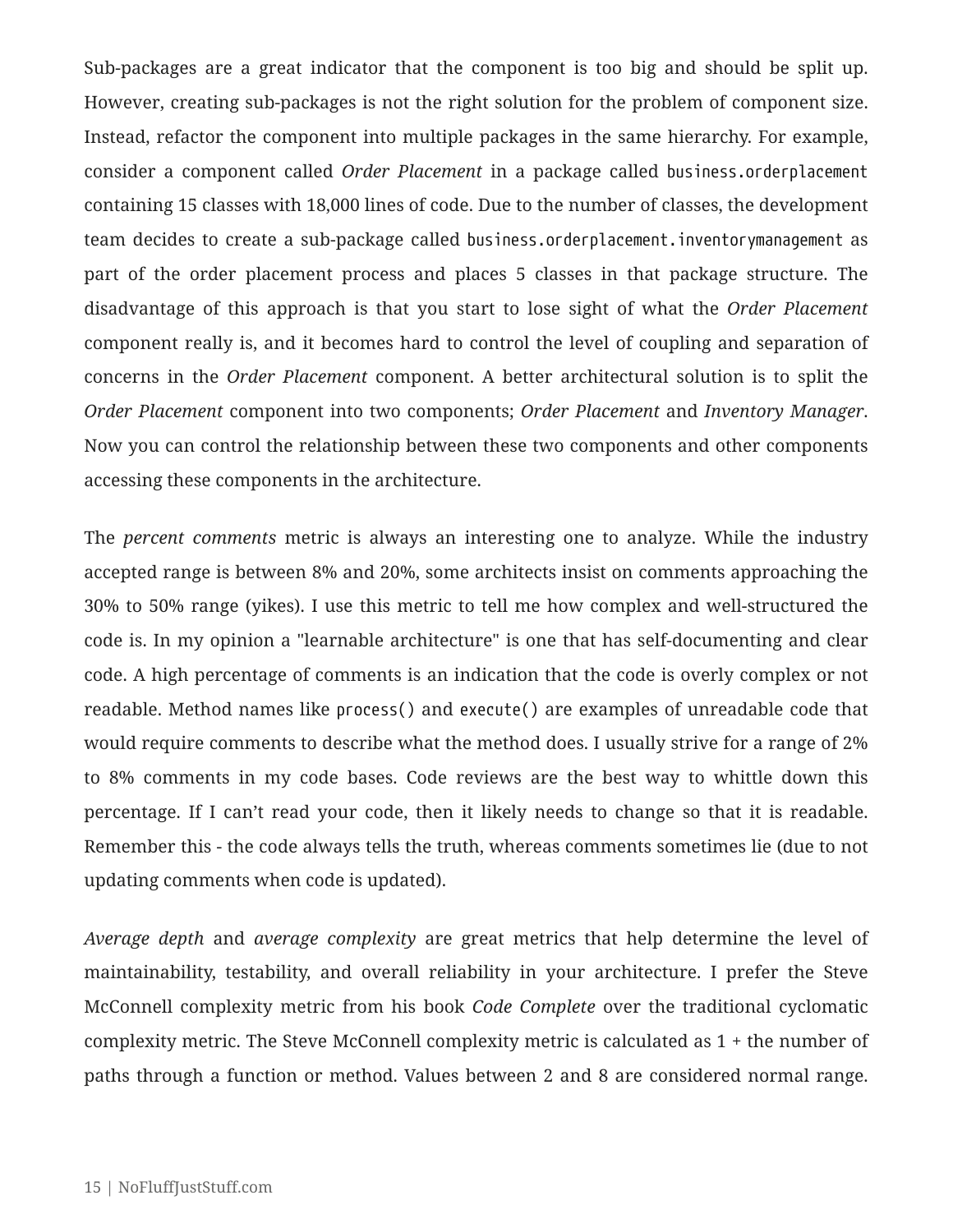Cyclomatic complexity is more complicated and is calculated is the number of nodes minus the number of edges + 2, with edges being the paths to a piece of code and the nodes being the code itself. For example, look at the following code:

- 1 int max =  $a$ ;
- 2 if  $(a < b)$
- 3 max =  $b$ ;
- 4 return max;

This code has 4 edges (path from line 1 to 2, 2 to 4, 2 to 3, and 3 to 4) and 4 nodes (each statement) for a cyclomatic complexity of 2 (4-4+2). A key point when using this metric when looking for structural decay is to ignore the individual values and study the trends instead. An average complexity of a given component (package or service) of 2.33 tells you absolutely nothing. However, the average complexity trend of 2.33, 2.67. 2.98, 3.12 tells you that the component is increasing in complexity after each iteration and is becoming less maintainable and less reliable.

The *Depth of inheritance (DIT)* is a good metric for detecting structural decay with regards to modularity, maintainability, testability, and reliability. I usually refer to this metric as the "Death of Inheritance", particularly when breaking apart a monolithic layered architecture into a microservices architecture. The higher the average DIT, the harder it will be to split apart functionality into microservices. For instance, where do all of those shared abstract classes and interfaces go in a microservices architecture? Usually in shared libraries, which is yet another aspect of structural decay I talked about earlier in the Macro Detection section.

#### Analysis Tools

Source code analysis tools are powerful in that in addition to providing lots of useful metrics, most provide visualizations as well. Being able to visualize your source code allows your brain to see patterns that you might not otherwise see by looking at rows and columns of numbers. However, while the nice eye-candy produced by most source code analysis tools is powerful, I always like to combine them with raw data metrics as well - that's how I usually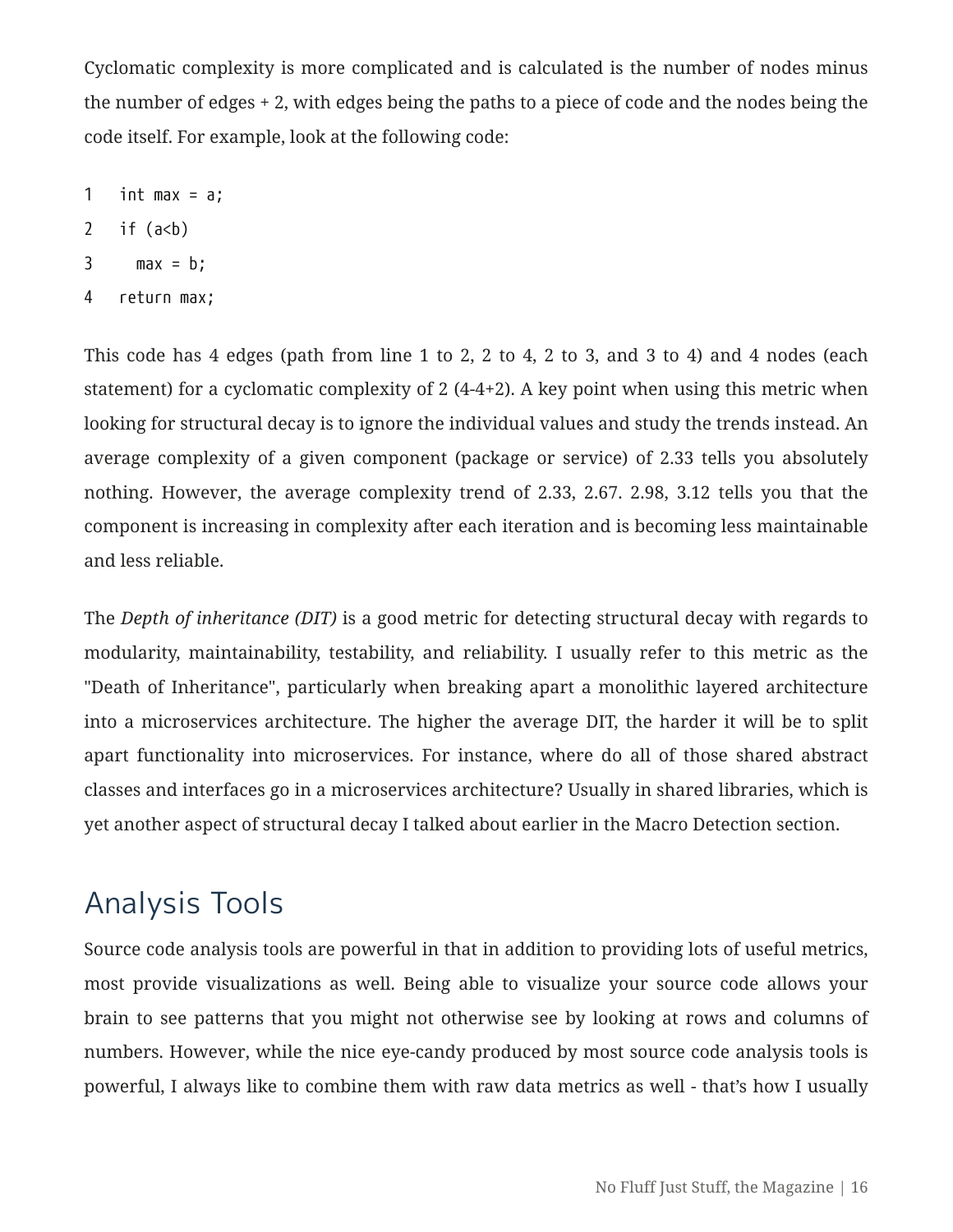am able to identify trends. To that end, let me describe 3 of my favorite open-source code analysis tools to use for detecting structural decay.

The first tool is an Eclipse plug-in called X-Ray ([xray.inf.usi.ch/xray.php\)](http://xray.inf.usi.ch/xray.php). X-Ray gives you two powerful visualizations; the first is a downward flow view which clearly illustrates the DIT metric (Depth of Inheritance) as well as the overall structure of your code (lots of smaller methods vs. fewer large methods). I use this tool when analyzing the overall level of effort to split up a monolith into microservices because it clearly illustrates the inheritance structures. The higher the DIT, the more difficult it will be to break apart your monolith. It also helps me find seams in the code. The other view in X-Ray is a coupling dependency view that allows you to zoom in and out and adjust the level of afferent and efferent coupling to visualize the dependencies in your code. JDepend ([github.com/clarkware/jdepend](https://github.com/clarkware/jdepend)) and NDepend ([www.ndepend.com\)](http://www.ndepend.com) are two other analysis tools that also do a good job at detecting coupling between components and go a little deeper than X-Ray does for dependency management.

Perhaps one of the best eye-candy source code visualization tools is Code City ([wettel.github.io/codecity.html](http://wettel.github.io/codecity.html)). Code City provides you with a visualization of your code as a city landscape. Not only is it fun to use, but also provides you some really useful information. Each city block represents a component (package), and each building in the city block represents a class. The height of each building represents the number of methods in that class, and the width of each building represents the number of attributes of that class. Visually it is relatively easy to identify hotspots through the number of skyscrapers that appear vs. big flat 2-story warehouses. Code City also is able to visually replay a timesequence of the city blocks so you can see which iterations went awry and where problems started occurring.

While X-Ray and Code City are good visualization tools, my favorite tool to use to detect structural decay is Source Monitor [\(www.campwoodsw.com/sourcemonitor.html](http://www.campwoodsw.com/sourcemonitor.html)). Source monitor can analyze C++, C, C#, Java, HTML, Delphi, VB.NET, and Visual Basic, and is simple and easy to use. Using the simple wizard screen flow, just specify the source directory you want to analyze (the entire source base or a single package structure) and source monitor will run analysis on that source base and produce loads of metrics. While it is great for identifying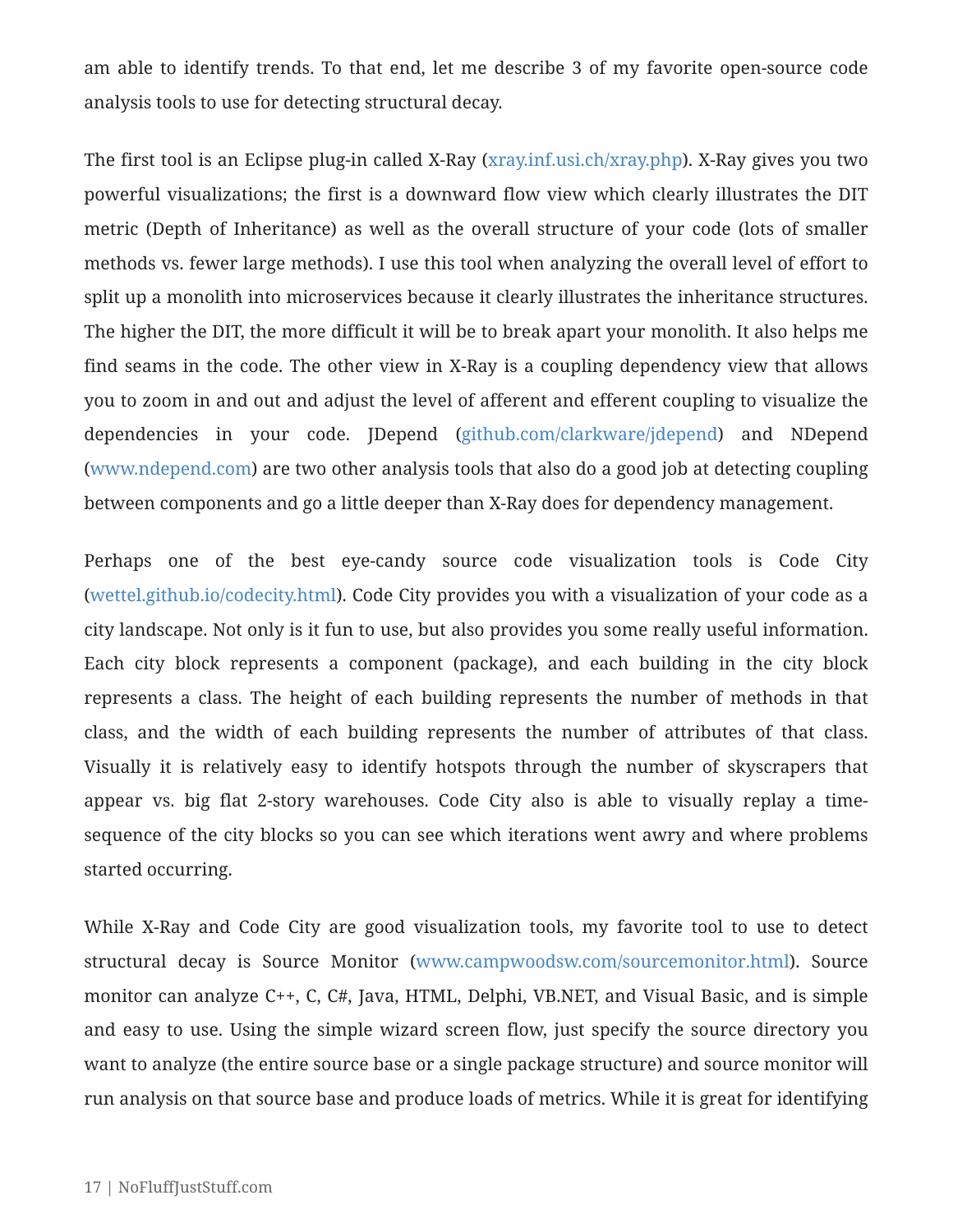trends, the thing I like best about Source Monitor (aside from it being free) is the fact that you can export method-level metrics to a comma-delimited file, and run your own analytics on each iteration to determine when components are added or removed, when components get to big, and best of all, temporal coupling candidates.

# Conclusion

As architects we don't always have the time to sit down with multiple development teams and continually analyze the architectures. These basic macro and micro techniques can help you determine warning signs (structural decay) and address problem areas before things get bad. Think about it as a toothache. If you go to the dentist right away, it's a matter of a small cavity to fill which isn't that painful. However, wait too long and you are looking at a root canal (yuck) or possible tooth extraction (double-yuck). It's the same with software; the quicker you address decay, the less painful it will be to fix it.

I give a 90 minute session at NFJS [\(www.nofluffjuststuff.com\)](http://www.nofluffjuststuff.com) titled *Analyzing Software Architecture* where I cover this information in much more detail, show the visualization tools, and then use the tools an on actual source code base to demonstrate how to detect structural decay. So look for me at the next local NFJS symposium in your area to learn more about detecting structural decay.

In the meantime, Adam Tornhill wrote a fun book called *Your Code as a Crime Scene* in which he takes you through a great journey of code forensics to detect issues in your code (and whether you even have the right team in place!). Another more academic resource is a book titled *The Art and Science of Analyzing Software Data* by Christian Bird, Tim Menzies, and Thomas Zimmerman.

## About the Author